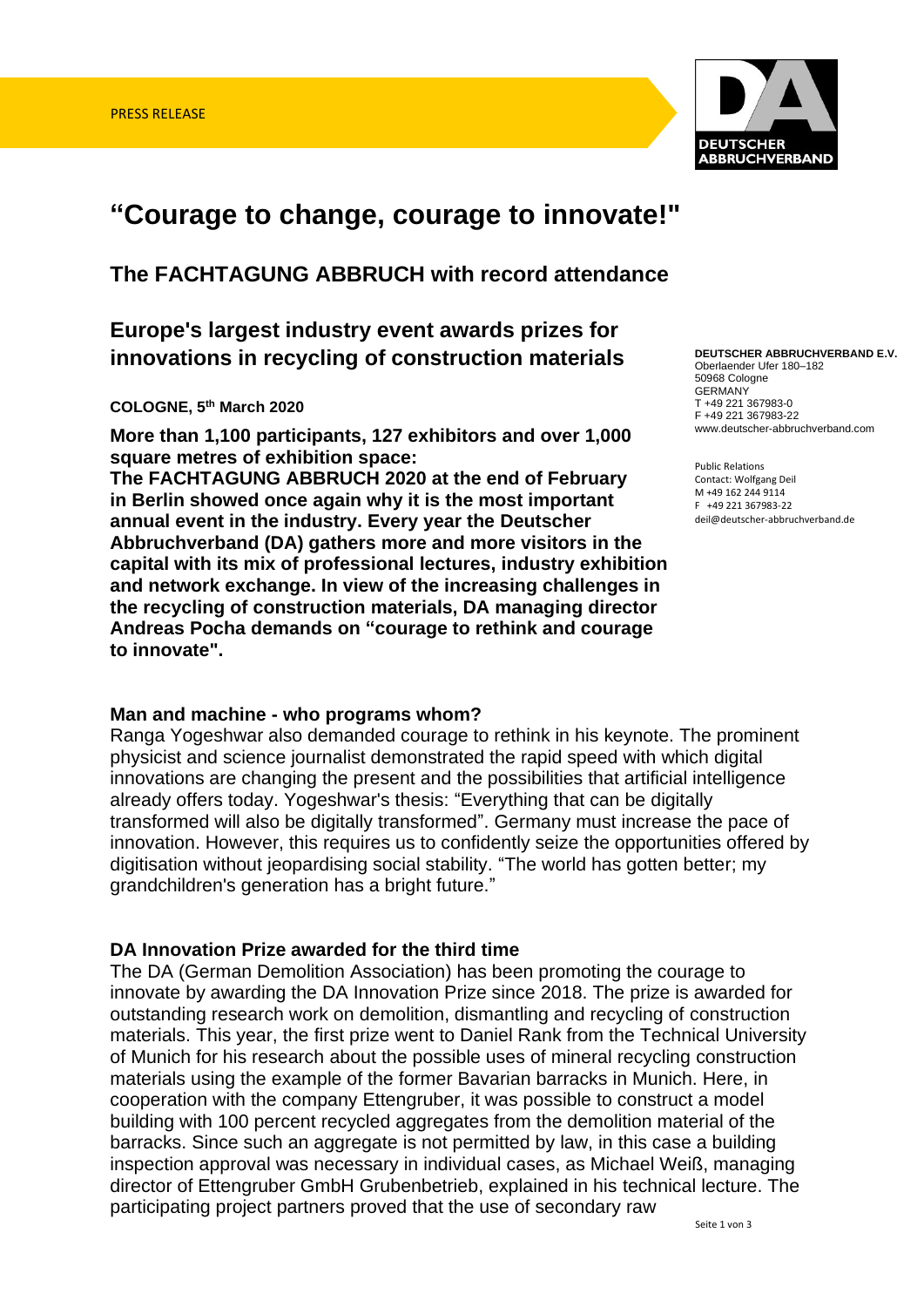

materials in the sense of a circular construction industry is not only possible and sensible in road and path construction, but also in building construction.

#### **Professional lectures show the industry's performance**

The total of 15 specialist presentations covered the range of topics relevant to the industry, and also showed how innovative and international the industry is. Alix Reichenecker from the Dutch cooperative PolyStyreneLoop, for example, presented how EPS and XPS insulation materials can be recycled using a novel process. The corresponding demonstration plant is currently under construction and will go into operation in 2021. Lectures on the latest developments in TRGS 519 and the Industrial Safety Regulation brought the audience up to date on the latest state of normative knowledge.

Examples from construction site practice made clear under what difficult conditions dismantling often has to be carried out, for example, when it is necessary to train the personnel for special construction machines such as a spider excavator themselves, because otherwise it would not be possible to operate the machine.

Of course, examples from blasting practice were not to be missed: Members of the Blasting Technology Committee of the DA showed the precision with which buildings can be blown up under the most difficult conditions today.

#### **Outlook for 2021**

Interested parties can already save the date of the FACHTUNG ABBRUCH 2021, which will take place on 5<sup>th</sup> March 2021.

Information on the FACHTAGUNG ABBRUCH is provided by the DA on the website <https://www.fachtagung-abbruch.de/>en.

Anyone interested can find all other topics relating to the industry and the association at<https://www.deutscher-abbruchverband.de/>en.

Signs with blanks: 4.198

**Press Images:** Jens Jeske[/www.jens-jeske.de](http://www.jens-jeske.de/)